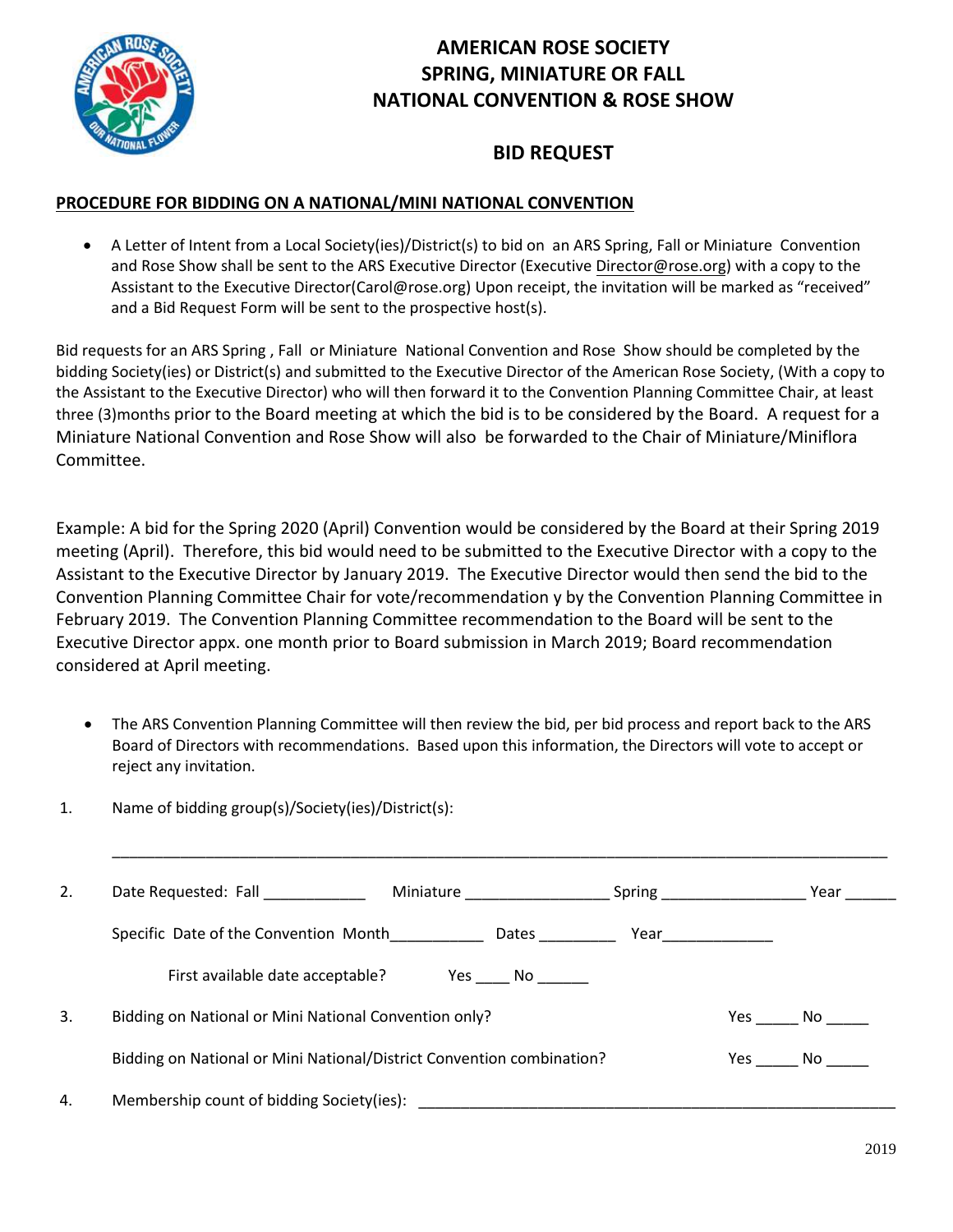## *NATIONAL ROSE SHOW & CONVENTION BID REQUEST*

|                 |                                                                           | ,我们也不能在这里的时候,我们也不能在这里的时候,我们也不能不能不能不能不能不能不能不能不能不能不能不能。""我们的人,我们也不能不能不能不能不能不能不能不能不<br>Attendance at this convention ______________ Net Profit of Convention \$______________ |                                |
|-----------------|---------------------------------------------------------------------------|----------------------------------------------------------------------------------------------------------------------------------------------------------------------------|--------------------------------|
|                 | (See attached Hotel Site Visit Worksheet)                                 | Hotel Selection: Are there hotels with sufficient guest rooms and sufficient public space to host the convention?                                                          | $Yes$ __________ No __________ |
|                 |                                                                           |                                                                                                                                                                            |                                |
|                 | Number of available Guest Rooms __________                                | Total Function Space __________                                                                                                                                            |                                |
|                 | Largest single ballroom (sq. ft.) _________                               |                                                                                                                                                                            |                                |
|                 |                                                                           |                                                                                                                                                                            |                                |
|                 |                                                                           |                                                                                                                                                                            |                                |
|                 |                                                                           | Number of available Guest Rooms _____________ Rate: ____________________________                                                                                           |                                |
| meetings, etc.? |                                                                           | If no hotel is available with sufficient space, what are the plans for hosting the rose show,                                                                              |                                |
|                 | What public and private rose gardens are available for tours?             |                                                                                                                                                                            |                                |
|                 | What other items of interest would be available for convention attendees? |                                                                                                                                                                            |                                |